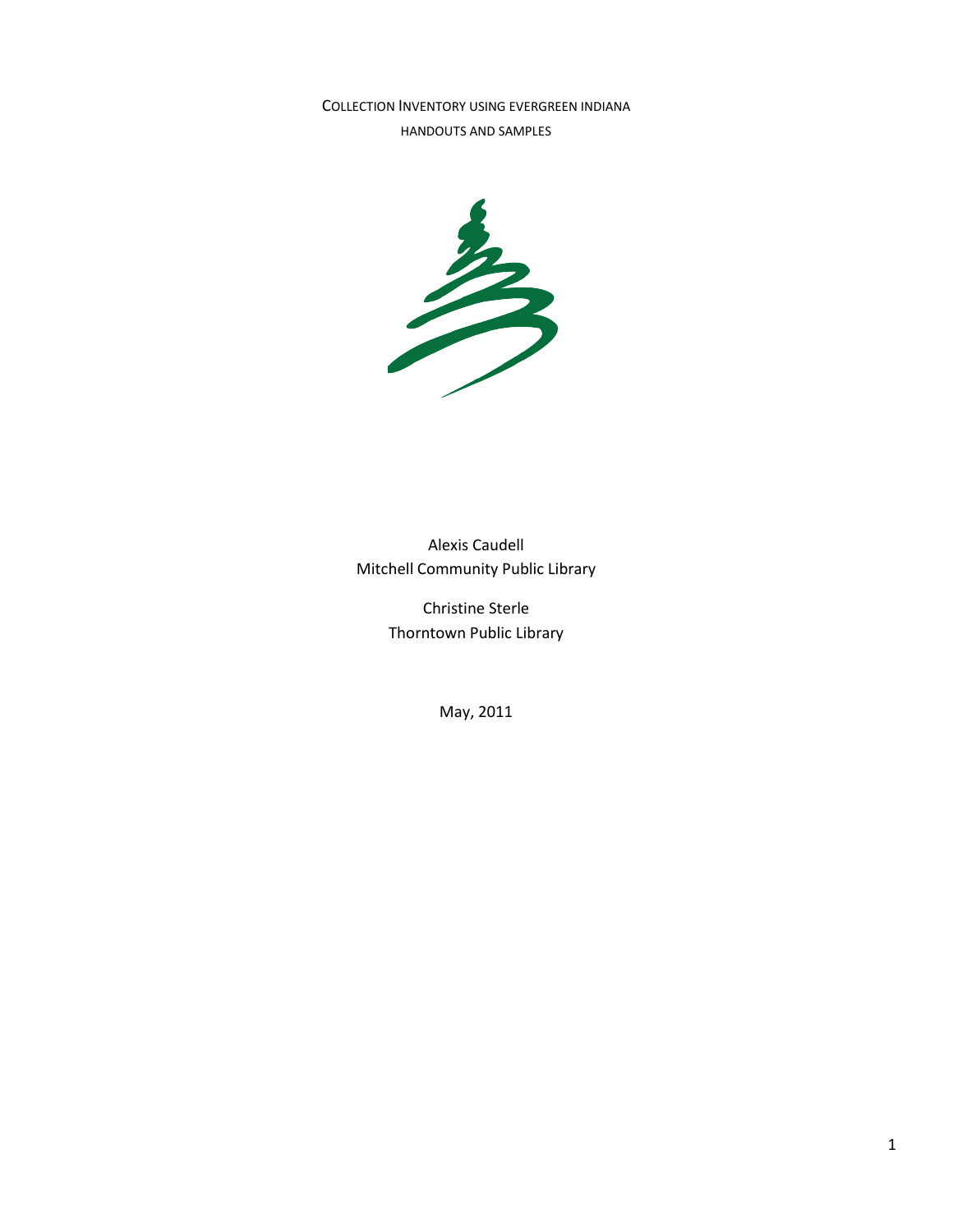

# FULL INVENTORY USING EVERGREEN INDIANA

- Full inventory of TPL items *excluding magazines*
- Used F2 (Item Check-in) to alter items' "last edited" dates
- $\triangleright$  Item count (excluding magazines) at end of 2009 was 52,087
- $\triangleright$  Items scanned during 5 weeks of inventory = 51,749
	- o Keep in mind that collection size fluctuated between Dec 2009 and Mar 2010
	- $\circ$  Some items were checked in as a result of normal circulation & not specially inventoried; we tried to keep an eye on these items as well
- Could also inventory by item location, but we decided to do a *complete* inventory to see what problems might surface
- $\triangleright$  Staff were assigned sections of the library to work on (see attached)
- $\triangleright$  F2 screen was configured to show
	- o Call number
	- o Title
	- o Location
	- o Barcode
	- o *TPL not check circulation modifier, but this would be a good one to add during the inventory process.*
- $\triangleright$  Items were loaded onto carts and brought to staff offices and circ desks for check-in.
	- o Had considered taking laptop and other computers to collection
- $\triangleright$  Used 9 Metrologic Voyager scanners; we could move them around where they were needed most
- $\triangleright$  Staff pulled any items that
	- o Spine didn't match call number
	- o Title didn't match (or was entered in all caps, etc.)
	- o Location was incorrect
	- o Were soiled, damaged, worn
	- o Needed new labels
	- o Call numbers (labels) just looked "weird"
- $\triangleright$  Piles were made and carts were filled with "problem" items, divided by problem type
	- o Ex. Check bib, Relabel, Add series info, Re-cover
- $\triangleright$  Piles were added as needed
- $\triangleright$  Piles grew rather quickly—understatement! Several folks were pulled from inventory to troubleshoot and begin fixing items. (We were fixing many old problems, and expect faster inventory in the future.)
	- $\circ$  Staff took breaks from inventory to relabel, repair, fix bib records, and edit call numbers
	- $\circ$  Once the pile(s) became manageable, they would return to inventory
- $\triangleright$  Scanning the entire collection took five weeks, and we remained open for the duration.
	- $\circ$  We found that it was best to inventory in the morning/early afternoon before system and internet would begin to bog down.
	- o We had no trouble running all 9 scanners at once.
- $\triangleright$  Remember to inventory:
	- o Items on display
	- o Items in storage
	- o Items in staff offices/professional collection
	- o Any equipment that is barcoded and cataloged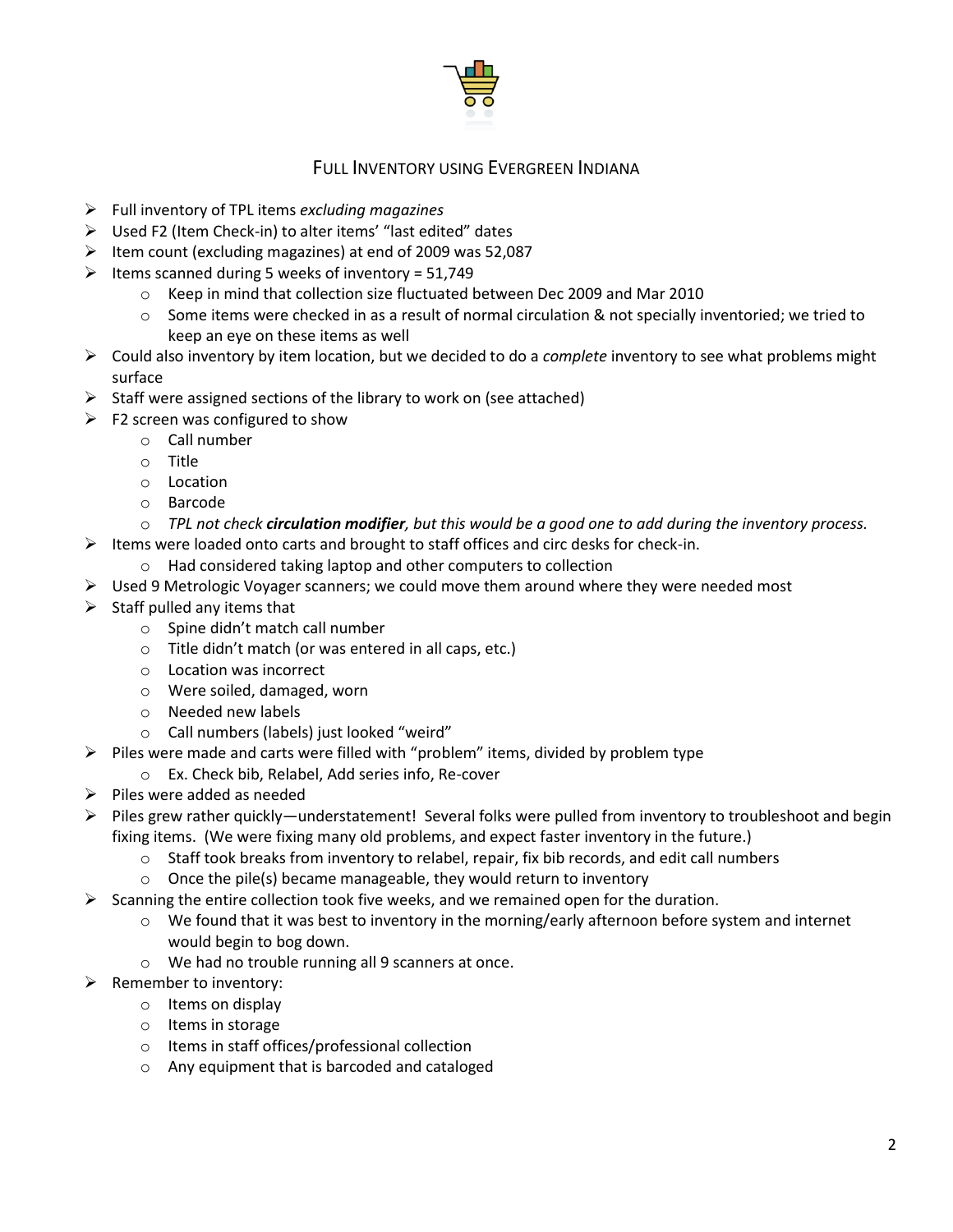#### $\triangleright$  Three reports were used during TPL inventory

| Limit output to $10 \times$<br><b>Create a new Template for this folder</b> |                                                                                    |                                                                                                                                                                                                                                                           |                     |                   |  |  |  |
|-----------------------------------------------------------------------------|------------------------------------------------------------------------------------|-----------------------------------------------------------------------------------------------------------------------------------------------------------------------------------------------------------------------------------------------------------|---------------------|-------------------|--|--|--|
| Select All None                                                             | name                                                                               | description                                                                                                                                                                                                                                               | create_time         | owner             |  |  |  |
|                                                                             | Inventory using F2--what has<br>been scanned? (can filter by<br>shelving location) | Displayed fields call #, shelving location, title, author, status, last edit date/time; base<br>filters added owning library, is deleted = false, location id, last edit date/time (copy-level)<br>between specified dates                                | 2010-04-28<br>17:43 | ttpit-<br>csterle |  |  |  |
|                                                                             | Inventory using F2; can filter by<br>shelving location (Thorntown)                 | Displayed fields call #, shelving location, title, author, status, last edit date/time; base<br>filters added owning library, is deleted = false, location id, last edit date/time (copy-level)<br>not between specified dates--Displays un-scanned items | 2010-04-28<br>17:41 | ttpit-<br>csterle |  |  |  |
|                                                                             | Inventory - un-scanned items<br>(Sitka)                                            | Displayed fields call #, shelving location, title, author, status, last edit date/time; base<br>filters added owning library, is deleted = false, location id, last edit date/time (copy-level)<br>before specified date                                  | 2010-04-28<br>17:39 | ttpit-<br>csterle |  |  |  |

- $\circ$   $1^{st}$  lists what HAS been scanned on a given date/date range
- $\circ$  2<sup>nd</sup> lists what has NOT been scanned between specified dates
- $\circ$  3<sup>rd</sup> lists what has NOT been scanned before specified date
- $\triangleright$  2<sup>nd</sup> and 3<sup>rd</sup> do the same thing, just different ways of thinking about it
- $\triangleright$  3<sup>rd</sup> template was provided by Jeremy Buhler from the Sitka Evergreen libraries
- $\triangleright$  Reports can be run at any time by shelving location.
- $\triangleright$  Checking what has been scanned can give a good idea of pace and progress.
- $\triangleright$  TPL waited until scanning was complete to run "final" report.

| 1: ttplt-csterle@TTPLT-csterle. EverGreen. lib. in. us                                                                                                                                                                                |                                    |                                                                        | $\Box$<br>٠                                                                  |
|---------------------------------------------------------------------------------------------------------------------------------------------------------------------------------------------------------------------------------------|------------------------------------|------------------------------------------------------------------------|------------------------------------------------------------------------------|
| File Edit Search Circulation Cataloging Acquisitions (Preview)                                                                                                                                                                        |                                    |                                                                        | Admin $($ - $)$                                                              |
| $1$ Reports                                                                                                                                                                                                                           |                                    |                                                                        | ×                                                                            |
| Go Back<br>Go Forward                                                                                                                                                                                                                 |                                    |                                                                        | Debug                                                                        |
| Database Source Browser                                                                                                                                                                                                               |                                    |                                                                        |                                                                              |
|                                                                                                                                                                                                                                       | Source Specifier:                  |                                                                        |                                                                              |
| Sources                                                                                                                                                                                                                               | $\checkmark$                       |                                                                        |                                                                              |
| Nullable Source Name<br>$E$ Item                                                                                                                                                                                                      | 畏<br>Field Name                    | Data Type 民                                                            | 閃<br>Field Transform<br>Output Type                                          |
|                                                                                                                                                                                                                                       |                                    |                                                                        |                                                                              |
|                                                                                                                                                                                                                                       |                                    |                                                                        |                                                                              |
|                                                                                                                                                                                                                                       |                                    |                                                                        |                                                                              |
|                                                                                                                                                                                                                                       |                                    |                                                                        |                                                                              |
|                                                                                                                                                                                                                                       |                                    |                                                                        |                                                                              |
|                                                                                                                                                                                                                                       |                                    |                                                                        |                                                                              |
|                                                                                                                                                                                                                                       |                                    |                                                                        |                                                                              |
|                                                                                                                                                                                                                                       |                                    |                                                                        |                                                                              |
|                                                                                                                                                                                                                                       |                                    |                                                                        |                                                                              |
|                                                                                                                                                                                                                                       |                                    |                                                                        |                                                                              |
|                                                                                                                                                                                                                                       |                                    |                                                                        |                                                                              |
|                                                                                                                                                                                                                                       |                                    |                                                                        |                                                                              |
|                                                                                                                                                                                                                                       |                                    |                                                                        |                                                                              |
|                                                                                                                                                                                                                                       |                                    |                                                                        | Add Selected Fields                                                          |
| Enable nullability selection                                                                                                                                                                                                          |                                    |                                                                        |                                                                              |
|                                                                                                                                                                                                                                       |                                    |                                                                        |                                                                              |
| Template Configuration                                                                                                                                                                                                                |                                    |                                                                        |                                                                              |
| Name:<br>Inventory - un-scanned items (Sitka) (clone)                                                                                                                                                                                 |                                    | Source Specifier:<br>Item :: Call Number/Volume                        | 园                                                                            |
| Description:<br>Displayed fields call #, shelving location, title, author, status, last edit date/time; base filters added owning library, is<br>deleted = false, location id, last edit date/time (copy-level) before specified date |                                    | Save                                                                   | Item -> Call Number/Volume -> Bibliographic Record :: Simple Record Extracts |
| Displayed Fields   Base Filters   Aggregate Filters                                                                                                                                                                                   |                                    | Item                                                                   |                                                                              |
|                                                                                                                                                                                                                                       |                                    | Item :: Copy Status                                                    |                                                                              |
| Display Name<br>Data Type<br>Call Number Label<br>text                                                                                                                                                                                | Field Transform<br>Raw Data        | 閃<br>Item :: Shelving Location<br>Item -> Call Number/Volume :: Copies |                                                                              |
| Name<br>text                                                                                                                                                                                                                          | Raw Data                           |                                                                        |                                                                              |
| Title<br>text                                                                                                                                                                                                                         | Upper case                         |                                                                        |                                                                              |
| Author<br>text                                                                                                                                                                                                                        | Upper case                         |                                                                        |                                                                              |
| Status<br>text<br>Barcode<br>text                                                                                                                                                                                                     | Raw Data<br>Raw Data               |                                                                        |                                                                              |
| Last Edit Date/Time<br>timestamp                                                                                                                                                                                                      | Date                               |                                                                        |                                                                              |
|                                                                                                                                                                                                                                       |                                    |                                                                        |                                                                              |
|                                                                                                                                                                                                                                       |                                    |                                                                        |                                                                              |
|                                                                                                                                                                                                                                       |                                    |                                                                        |                                                                              |
|                                                                                                                                                                                                                                       |                                    |                                                                        |                                                                              |
|                                                                                                                                                                                                                                       |                                    |                                                                        |                                                                              |
| Alter Display Header<br>Change Transform *<br>Move Up                                                                                                                                                                                 | Move Down<br>Remove Selected Field |                                                                        |                                                                              |
|                                                                                                                                                                                                                                       |                                    |                                                                        |                                                                              |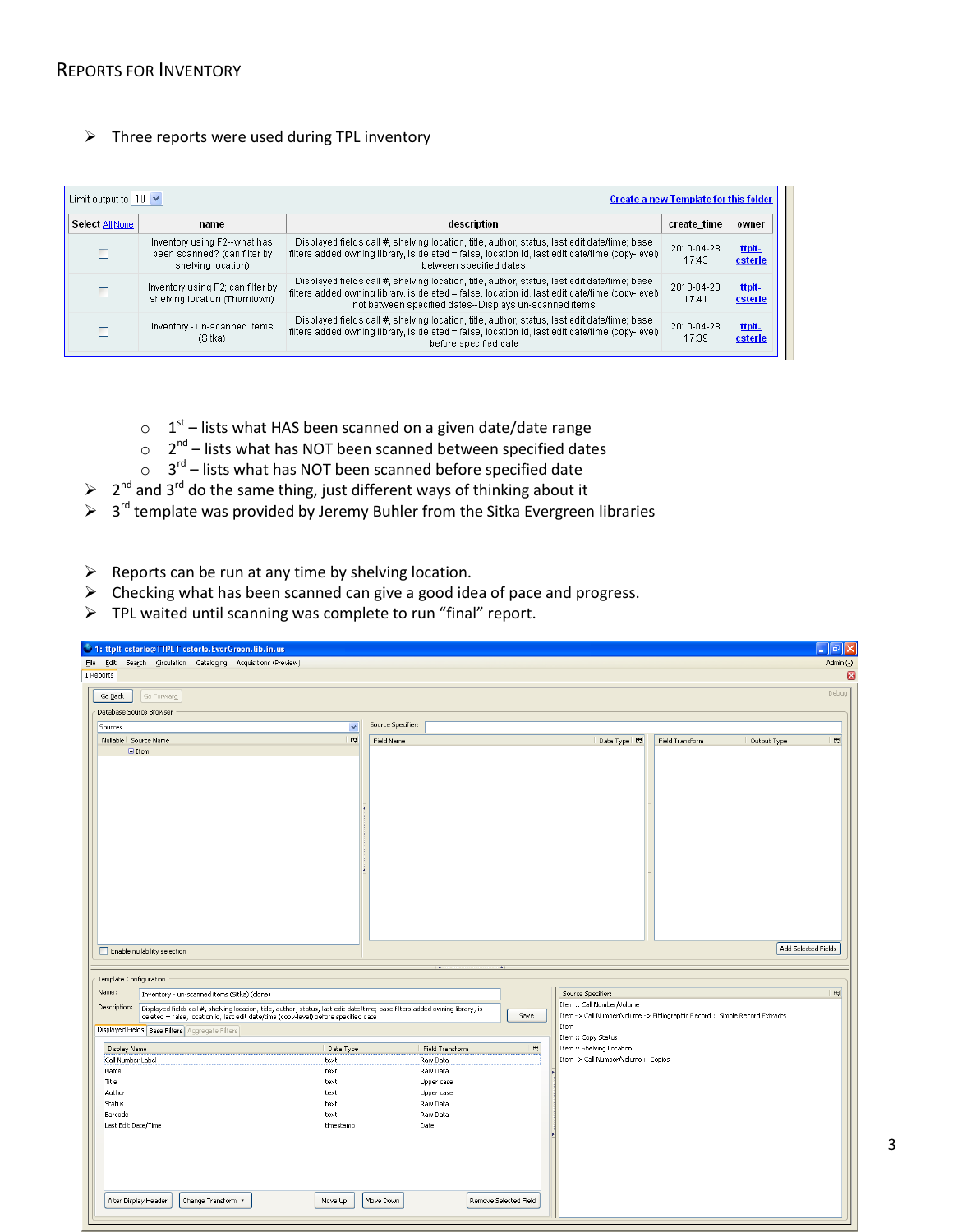| 1: ttplt-csterle@TTPLT-csterle.EverGreen.lib.in.us                                                                                               |                                                                                                                                                                                                                       |                    |                        |      |                                                                              |                 | $\mathbb{F} \mathbb{R}$     |  |  |
|--------------------------------------------------------------------------------------------------------------------------------------------------|-----------------------------------------------------------------------------------------------------------------------------------------------------------------------------------------------------------------------|--------------------|------------------------|------|------------------------------------------------------------------------------|-----------------|-----------------------------|--|--|
| Admin (-)<br>File Edit<br>Search Circulation Cataloging Acquisitions (Preview)                                                                   |                                                                                                                                                                                                                       |                    |                        |      |                                                                              |                 |                             |  |  |
| 1 Reports                                                                                                                                        |                                                                                                                                                                                                                       |                    |                        |      |                                                                              |                 | ×                           |  |  |
| Go Back<br>Go Forward                                                                                                                            |                                                                                                                                                                                                                       |                    |                        |      |                                                                              |                 | Debug                       |  |  |
| Database Source Browser                                                                                                                          |                                                                                                                                                                                                                       |                    |                        |      |                                                                              |                 |                             |  |  |
| Sources                                                                                                                                          | $\overline{\mathbf{v}}$                                                                                                                                                                                               | Source Specifier:  |                        |      |                                                                              |                 |                             |  |  |
| Nullable Source Name                                                                                                                             | 园                                                                                                                                                                                                                     | Field Name         |                        |      | Data Type 民                                                                  | Field Transform | 畏<br>Output Type            |  |  |
| $E$ Item                                                                                                                                         |                                                                                                                                                                                                                       |                    |                        |      |                                                                              |                 |                             |  |  |
| Enable nullability selection                                                                                                                     |                                                                                                                                                                                                                       |                    |                        |      |                                                                              |                 | Add Selected Fields         |  |  |
| Template Configuration<br>Name:                                                                                                                  |                                                                                                                                                                                                                       |                    |                        |      | Source Specifier:                                                            |                 | 巴                           |  |  |
| Inventory - un-scanned items (Sitka) (clone)<br>Description:                                                                                     |                                                                                                                                                                                                                       |                    |                        |      | Item :: Call Number/Volume                                                   |                 |                             |  |  |
|                                                                                                                                                  | Displayed fields call #, shelving location, title, author, status, last edit date/time; base filters added owning library, is<br>deleted = false, location id, last edit date/time (copy-level) before specified date |                    |                        | Save | Item -> Call Number/Volume -> Bibliographic Record :: Simple Record Extracts |                 |                             |  |  |
| Displayed Fields   Base Filters   Aggregate Filters                                                                                              |                                                                                                                                                                                                                       |                    |                        |      | Item<br>Item :: Copy Status                                                  |                 |                             |  |  |
| Filter Field                                                                                                                                     | Field Transform                                                                                                                                                                                                       | Operator           | Value                  | 閃    | Item :: Shelving Location                                                    |                 |                             |  |  |
| Owning Library                                                                                                                                   | Raw Data                                                                                                                                                                                                              | In list            |                        |      | Item -> Call Number/Volume :: Copies                                         |                 |                             |  |  |
| Is Deleted<br>Location ID                                                                                                                        | Raw Data<br>Raw Data                                                                                                                                                                                                  | Equals<br>In list  | False                  |      |                                                                              |                 |                             |  |  |
| Last Edit Date/Time<br>Change Operator *<br>Change Transform *                                                                                   | Date<br>Change value<br>Remove value                                                                                                                                                                                  | Before (Date/Time) | Remove Selected Fields |      |                                                                              |                 |                             |  |  |
| $\begin{array}{c} \bullet & C \end{array} \begin{array}{c} \bullet & \bullet & \bullet & \bullet & \bullet \end{array}$<br><b><i>i</i></b> start | Evergreen Staff                                                                                                                                                                                                       | 1: ttplt-csterle@T | Search - Mozilla Fi.   |      | Microsoft<br>间 Publication1 - Micr                                           | Desktop         | <b>2</b> ( c) O O U 5:22 PM |  |  |

## NOW THAT WE HAVE THESE REPORTS, WHAT DO WE DO WITH THEM?

- $\triangleright$  Reports were run in two batches—Youth Dept. and Adult Dept.
	- o Reports were divided into available items and missing/damaged/lost (i.e. everything else) items
	- o Focus was on finding items listed as "available" first
	- o Reports showing "available" items were sorted by call number into logical groupings and assigned to staff for an inventory hunt (see attached)
	- o Over 90% (guesstimate) items that we didn't originally account for were just passed over during scanning or placed on carts to be fixed; those were checked in (F2) when found
	- $\circ$  Items listed in missing/damaged/lost etc. were passed along to dept. heads to decide whether to replace or delete

o

- $\triangleright$  Once staff has searched for items, reports are forwarded to dept. heads to delete "lost" items
- $\triangleright$  Dept. heads make lists of items to replace during this process
- $\triangleright$  Staff was given very specific instructions for Inventory hunt—why?
	- o Every so often EI reports will throw out a duplicate barcode, or won't seem to recognize a check-in as an edit date. . .
	- o Reports can be re-run after the hunt,
	- o But the final "marked" report serves as the best indicator of inventory success!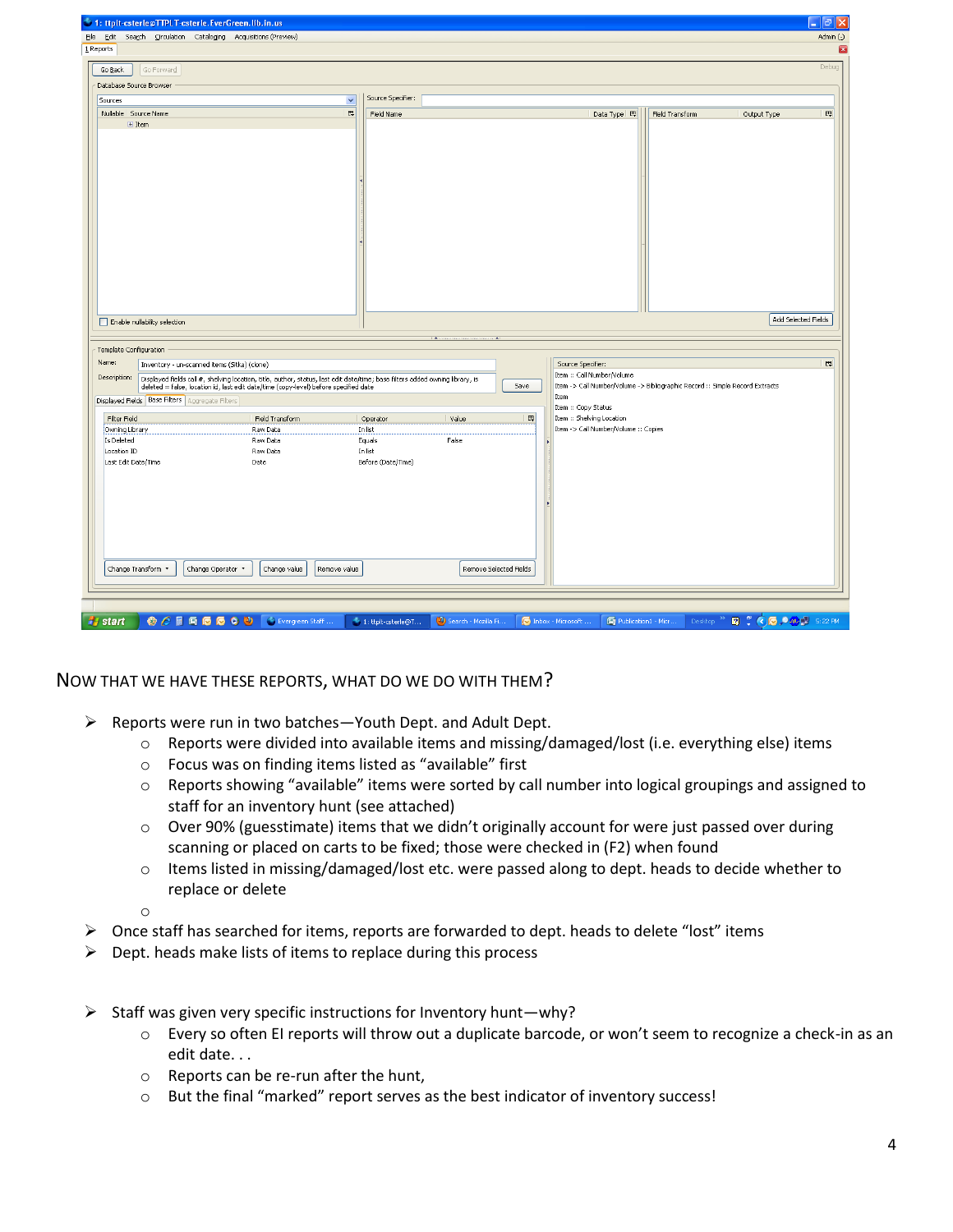What would we (TPL) have done differently?

- Added circulation modifier column in check-in screen (esp. for reference and AV materials)
- $\triangleright$  Taken a snapshot of item count the morning before inventory started

What did MTCPLM do differently?

- $\triangleright$  MTCPLM did run an item count the morning of inventory.
- Set F2 screen to include **circulation modifier & loan duration** information.
- $\triangleright$  Also checked number of circulations on the item and recorded it on the back inside cover.
- $\triangleright$  Conducted inventory during closed hours so staff were able to move about freely.
- $\triangleright$  Scheduled at least two staff members to tackle the cataloging and label issues.
- $\triangleright$  During one session we scanned just over 2,000 items.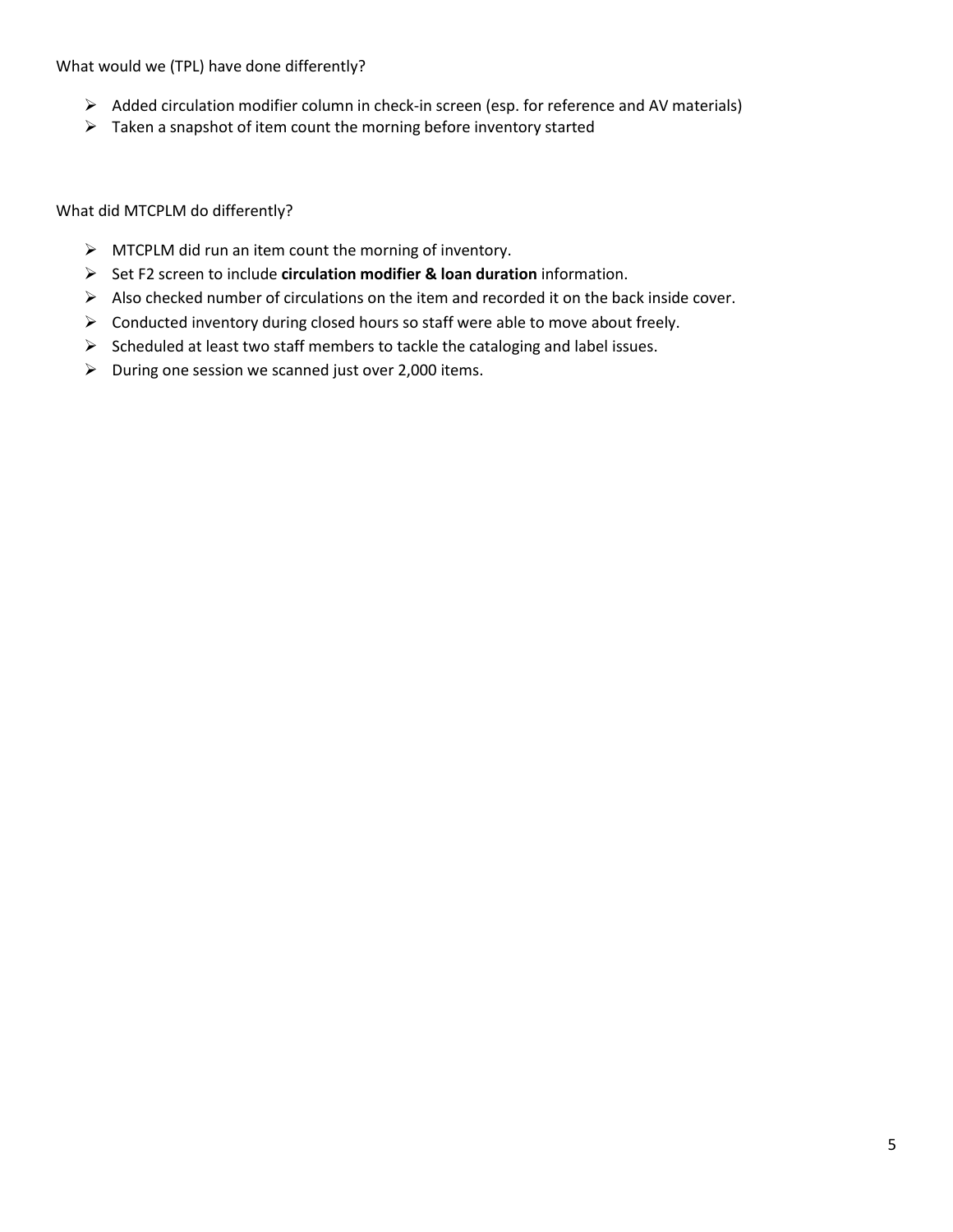## INVENTORY "HUNT" PROCEDURE

Before you begin, check your sheet for duplicate barcodes/items. Scan first for duplicate titles, and then move to the barcode column for duplicate barcodes. This doesn't happen often, but one sneaks by from time to time.

Highlight any barcodes you find that do NOT belong to Thorntown; you will know they are not ours because they won't begin with 30034000. . .

Also highlight any barcodes that are too long, too short, or just plain look weird.

\_\_\_\_\_\_\_\_\_\_\_\_\_\_\_\_\_\_\_\_\_\_\_\_\_\_\_\_\_\_\_\_\_\_\_\_\_\_\_\_\_\_\_\_\_\_\_\_\_\_\_\_\_\_\_\_\_\_\_\_\_\_\_

Check the shelves where the item **should** be. You will want to have a cart for "found" items, because you will need to bring them to a computer for check-in.

# **Remember to look at the barcode! Barcodes must match the ones listed on the sheet.**

 $\checkmark$  put a check mark if you have looked on the shelf but have not found the item.

Mark through items that you put onto a cart to check in.

If we have an item by the same title, but not exact item (check barcode!), write HAVE next to the check mark.

### **Remember to check in "found" items!**

Once you have looked for an item where it should be, look where it **shouldn't** be. Look for Js in the Es and Es in the Js. Look for DVDs in J DVD. Look for J VHS in storage. Etc. **Make sure you check the carts of items that need to be fixed, relabeled, etc.**

+ add a plus before the check mark once you have looked other places but have NOT found the item

**Ex: +**

#### **Once you are done with your section, hand the paper off to Christine or Chris.**

If you find any other anomalies that I haven't mentioned here, please explain them in writing on the sheet or on an attached piece of paper. DO NOT explain directly to me. I will tell you I understand, but then I will get distracted and forget, I promise.

If you feel that another category of means of marking needs to be added to our procedure, let me know ASAP so that I can inform everyone in the staff! Any questions, just ask!

*PS—Why we are doing this in the first place:*

*This inventory will allow us to account for items that we spend a lot of time hunting for and never finding. It will enable us to replace things that are worth replacing. We will delete other things from the catalog so that our Evergreen holdings truly represent what we have in the building. This "hunt" is perhaps the most important part of the inventory process—so while we want to work quickly, we also need to take enough time and care to do a thorough job!*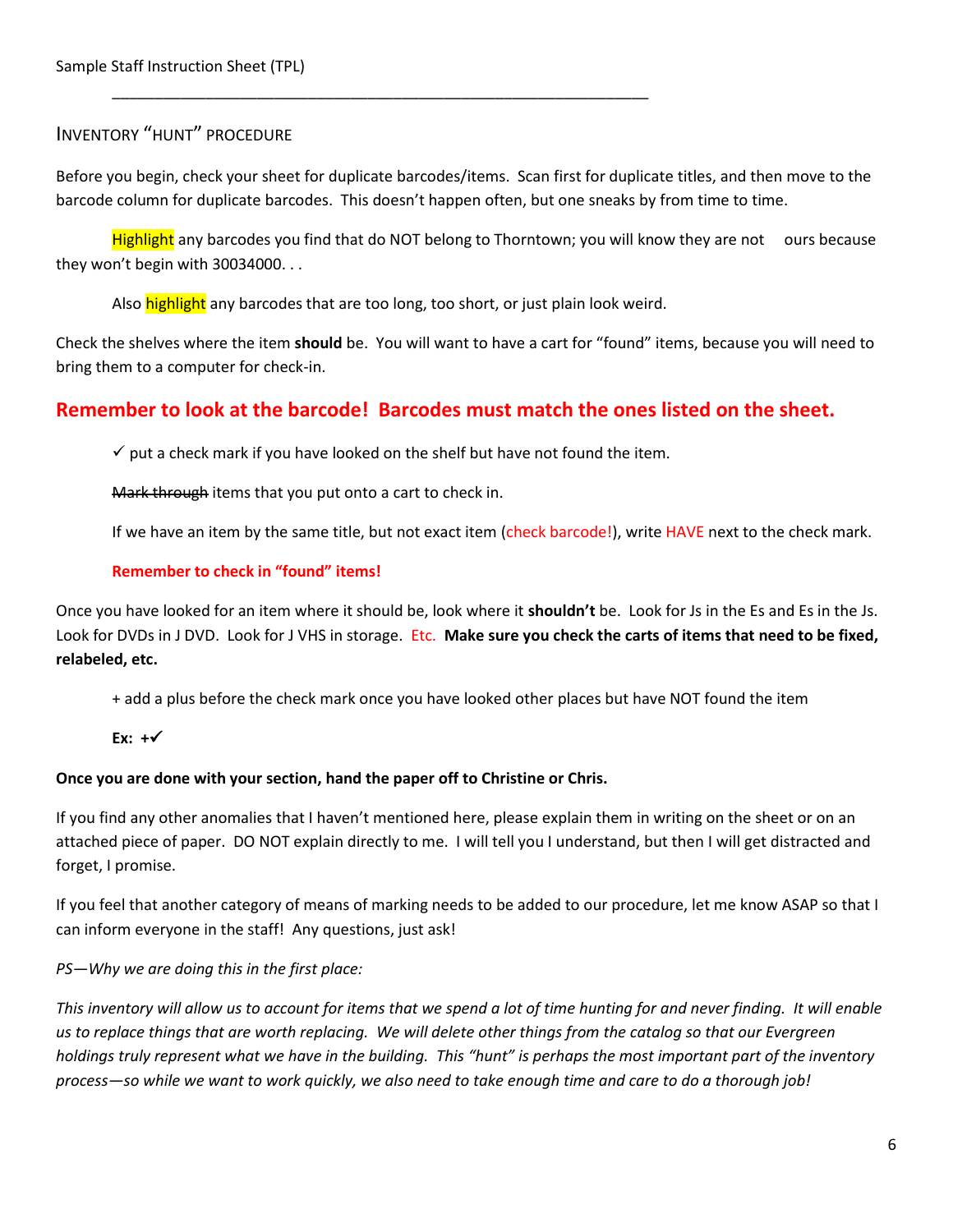#### Sample Staff Instruction Sheet (TPL)

---------------------------------------------------------------------------------- INVENTORY ASSIGNMENTS **Britta** YA FIC A – C D – F G – I J – L M – O P – R S – T U-W Y – Z YA NF 001 – 299 300 – 599 600 – 999 YA Audio Von Audio FIC A – C D – F G – I J – L M – O P – R S – T U-W Y – Z Audio NF 001 – 299 300 – 599 600 – 999 VHS NF 001 – 299 300 – 599 600 – 999 **Becki** New Materials Upper level Displays Holds Shelf DVD FIC  $A-C$   $D-F$   $G-I$   $J-L$   $M-O$   $P-R$   $S-T$   $U-W$   $Y-Z$ DVD NF 001 – 299 300 – 599 600 – 999 VHS FIC  $A-C$   $D-F$   $G-I$   $J-L$   $M-O$   $P-R$   $S-T$   $U-W$   $Y-Z$ CD (music) REF 001 – 299 300 – 599 600 – 999 **Bonnie** FIC A B C D E F G H I J K L M **Linda P.**FIC Z Y X W V U T S R Q P O N Cathie CH FIC A – C D – F G – I J – L M – O P – R S – T U-W Y – Z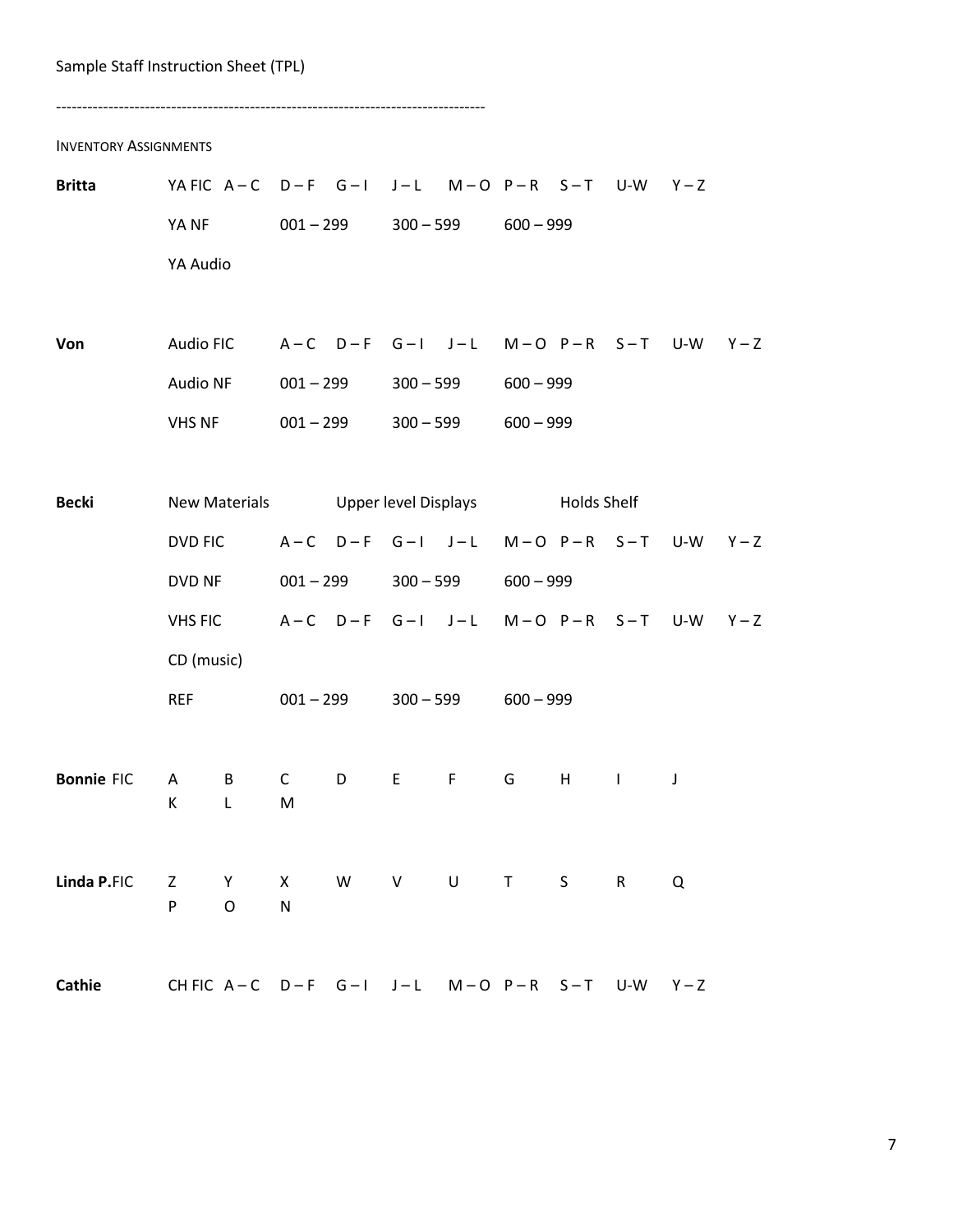|                                                      |  |  |             |  |             |             |             |             |  | SCIFIC A-C D-F G-I J-L M-O P-R S-T U-W Y-Z                    | <b>Christine</b> |
|------------------------------------------------------|--|--|-------------|--|-------------|-------------|-------------|-------------|--|---------------------------------------------------------------|------------------|
|                                                      |  |  |             |  |             |             |             |             |  | MYSFICA-C $D-F$ G-I J-L M-O P-R S-T U-W Y-Z                   |                  |
|                                                      |  |  |             |  |             |             |             |             |  |                                                               |                  |
|                                                      |  |  |             |  |             |             |             |             |  | WES FIC $A-C$ $D-F$ $G-I$ $J-L$ $M-O$ $P-R$ $S-T$ $U-W$ $Y-Z$ | Karen            |
|                                                      |  |  |             |  |             |             |             |             |  |                                                               |                  |
|                                                      |  |  |             |  |             | $600 - 999$ | $300 - 599$ |             |  | IN COL 001-299                                                | Linda W.         |
|                                                      |  |  |             |  |             |             |             |             |  |                                                               |                  |
|                                                      |  |  |             |  | $600 - 999$ | $300 - 599$ |             | $001 - 299$ |  | <b>GEN REF</b>                                                |                  |
|                                                      |  |  |             |  |             |             |             |             |  | <b>GEN</b>                                                    |                  |
|                                                      |  |  |             |  |             |             |             |             |  | <b>GEN VHS</b>                                                |                  |
|                                                      |  |  |             |  |             |             |             |             |  | <b>GEN CDROM</b>                                              |                  |
| Nonfiction assigned as other sections are completed: |  |  |             |  |             |             |             |             |  |                                                               |                  |
|                                                      |  |  |             |  |             |             |             |             |  |                                                               |                  |
|                                                      |  |  | $100 - 100$ |  | 200 – 200   |             | $200 - 200$ | 100 = 100   |  | $\Omega$ $\Omega$ 1 $\Omega$ $\Omega$                         |                  |

| 001 – 099 | $100 - 199$ | $200 - 299$ | $300 - 399$ | $400 - 499$ |
|-----------|-------------|-------------|-------------|-------------|
| 500 – 599 | $600 - 699$ | 700 – 799   | $800 - 899$ | $900 - 999$ |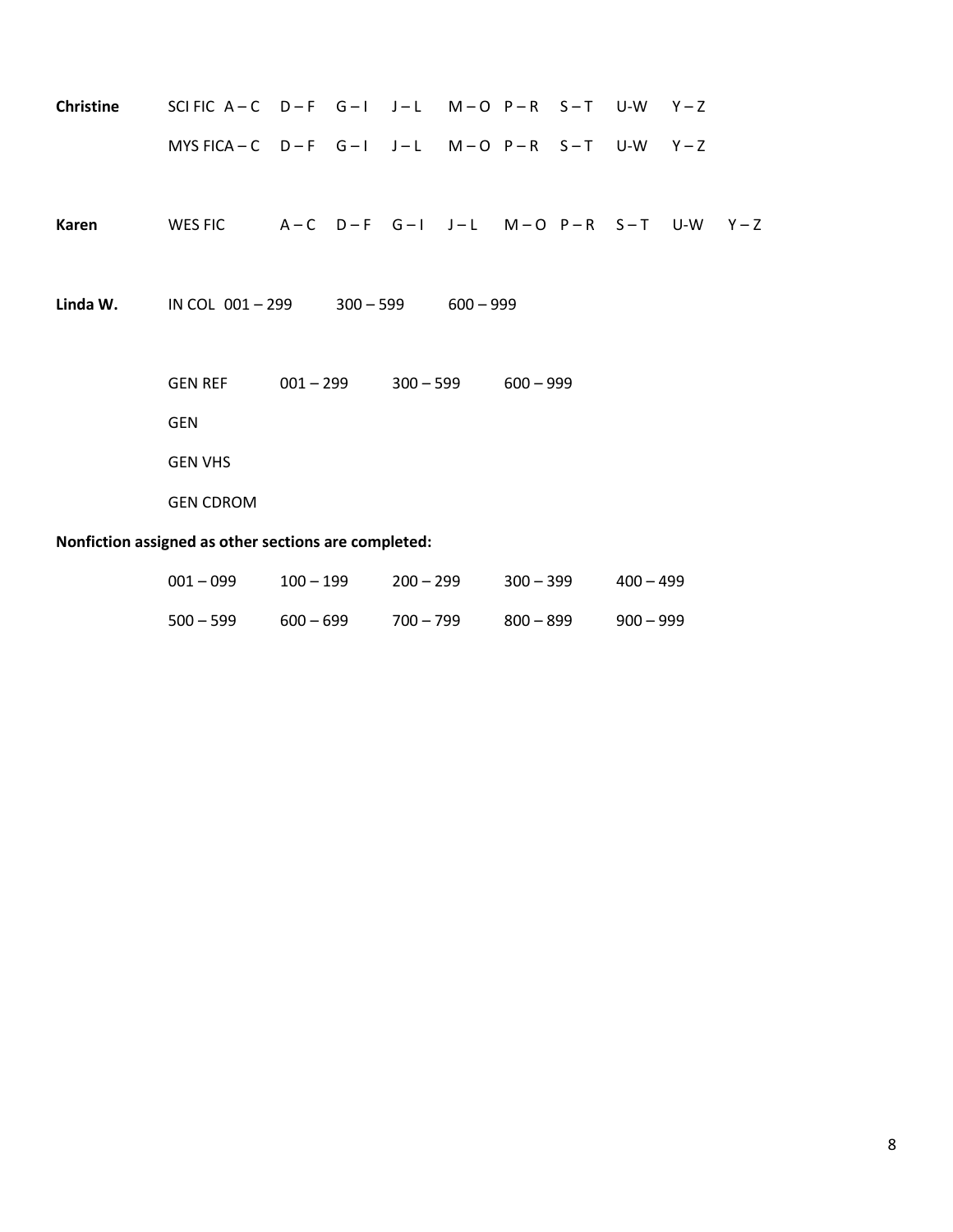----------------------------------------------------------------------------------

### **Scanner**

IMPORTANT: Be nice to the person re-shelving your items. Be sure to scan in order and place your items on the reshelving cart in the correct order.

- 1. Scan each item as if you were checking it in (F2). There will be a lot of beeping going on so look carefully at the screen.
- 2. Check that the Title on screen matches title of the item in hand.
- 3. Click on item you just scanned so that it is highlighted in blue.
- 4. Go to **Actions for Selected Items**; click on **Show last few circulations**. Record the number that is listed in the **Total Circs** field in the bottom right corner of the back cover (or nearest alternative if the back cover is a dark end paper) in pencil. Please use the following style of notation: Total Circ # / 2011
- 5. Close box
- 6. Check the following
	- a. Title on screen matches title on book
	- b. Call Number on screen matches spine label on book
	- c. Location on screen is appropriate for the item in hand
	- d. Circ Modifier & Loan duration is appropriate for the item in hand. Note: this is really important for R rated movies.

R Rated Movies Circ Modifier = dvd new r-rated

video new r-rated

# **If there are any inconsistencies between the item in hand and what is on the screen place the item on the problem cart with a small note.**

If there are no inconsistencies check the following

- 7. Condition of item. pages loose, torn, spine breaking, soiled, damaged? *If yes, give item to the Controller.*
- 8. Does the item need a series label? *If yes, place a purple tag in the book and place on the problem cart.*
- 9. Finally if everything looks good place the item onto the re-shelving cart.
- 10. Repeat process for next item.

#### **Controller**

It is your job to help out the scanners, make decisions and solve problems! Items that may need repair or replacement will come to you. Make the decision swiftly and move on. Don't get bogged down and don't put the item to one side for consideration at a later date as you'll be swimming in stacks of things if you do. You may have to be brutal. Remember is the item really circulating enough to be repaired? Can we get a new copy?

If you truly want the item to be repaired, place in mending status and hand off to the repair crew.

Go ahead and withdraw if you just decide to toss the item and put it in the book sale, recycling, or trash as appropriate.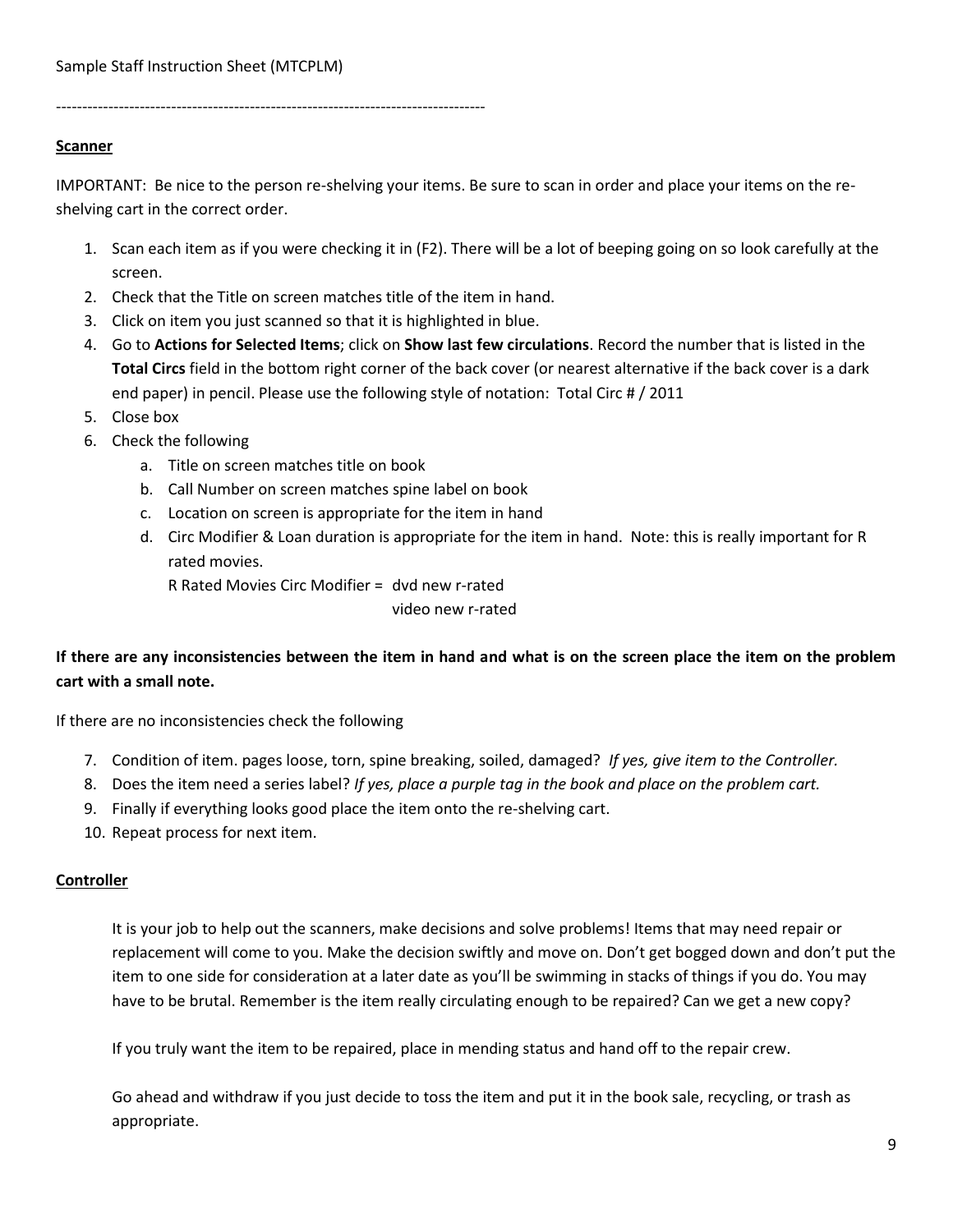### **Shelver**

It is your job to get the books to the Scanners and then back on the shelf. Be organized!

- 1. Remove one shelf of books at a time and load them onto the cart. Keep them in order. If you spot something that is clearly out of order fix the problem. Don't use the bottom shelf of the cart.
- 2. Take the cart to a Scanner.
- 3. Pick up a Re-shelving cart from the Scanner and return items to the appropriate shelf.
- 4. Once a shelf has been inventoried tape a large piece of scrap paper to the shelf and write "DONE" on it so that we can keep track of what has been completed.

## **Cataloger**

It is your job to fix problems! Items that go onto the problem cart may include issues with titles, call numbers, spine labels, circ modifiers, loan duration or shelving location. Fix each as necessary. If the item is in good condition once it is fixed it can go back on the re-shelving cart. If an item is in poor condition it needs to go to the controller.

## **Floater**

It's your job to be everywhere, keep everyone focused, motivated and on task. Keep your eyes open for bottle necks and pitch in to ease the flow of work.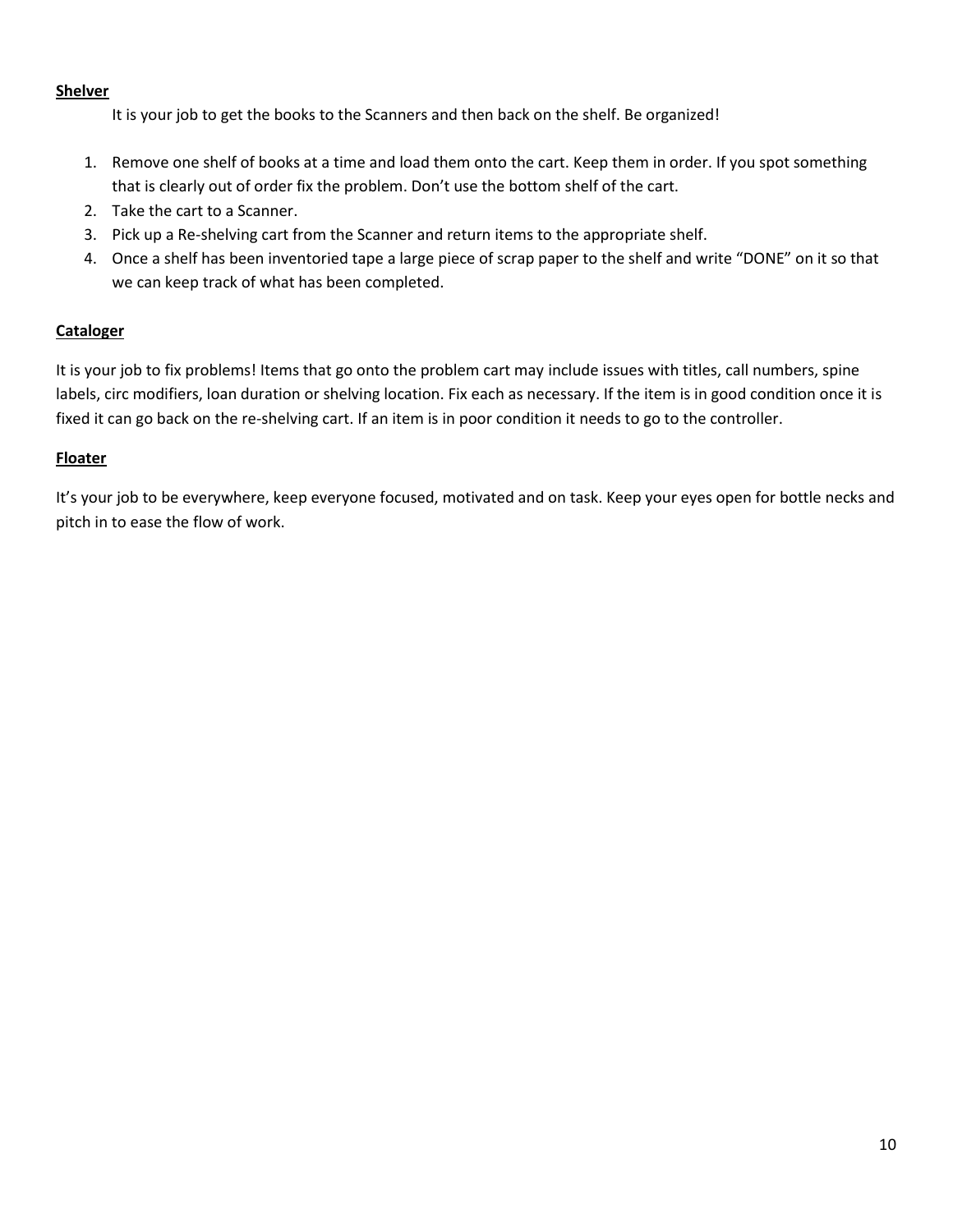

## TARGETED INVENTORY USING EVERGREEN INDIANA

- $\triangleright$  Targeted inventory of MTCPLM items with a last edit date of 9/2009. Adult collections except magazines.
- $\triangleright$  Used F5 Item Status screen to mark items missing
- $\triangleright$  Targeted items were checked during 2.5 sessions when the library was closed = 14,800 items.
- $\triangleright$  Staff were assigned a clipboard with approximately 16 sheets of items to check each session. Those who finished quickly were able to check additional sheets.
- $\triangleright$  Staff checked the shelf for each item listed on their assigned worksheets. This sometimes required a bit of hunting particularly if staff felt the item could have been easily mis-shelved somewhere else.
	- o Pulled items with obvious spine damage
	- $\circ$  Pulled items where spine label and call number on worksheet did not match
	- $\circ$  Pulled items that appeared to have other issues (lack of series label, odd DDC numbers)
	- o Professional Librarians pulled items that looked significantly worn or dated for withdrawal.
- $\triangleright$  Items that were not located on the shelf were marked as missing using the F5 screen.
- $\triangleright$  Worksheets were routed back to administrator at the end of the day.
- $\triangleright$  Items pulled were examined by appropriate professional librarian in charge of the collection area. If deemed worthy of keeping the item was routed to mending or cataloging as appropriate.

After the worksheets for the adult collection area were completed another report was run to identify all items marked as missing. This data was imported into excel and then saved in 50 barcode batches in CSV format. F5 was then used (logged in with Cat 1 privileges) to upload each barcode batch file and then the items were deleted as a group. It would have been possible to upload the entire file of 2,000 items but this made it every difficult manage the deletion process. Batches of 50 proved to be time effective in terms of uploading a significant number at one time without overwhelming the system or user. It was also possible to quickly scan the status to ensure that individual items with non missing statuses hadn't slipped in somehow.

Professional Librarians elected for the deletion process to occur immediately after inventory. On the one hand this carried the risk that items just mis-shelved would turn up but be no longer in the collection. However the librarians felt it was worth the risk in order to clean up our records. They agreed that should any items miraculously appear after deletion they would handle adding them back into the catalog if they really wanted to keep the item. This alleviated any additional work for catalogers and forced the librarians to truly assess the value of the item, an item that had not circulated in 18 months.

After deletion the worksheets were routed to each librarian responsible for that area of the collection. This became a targeted weeding list for the collection since we knew that the items listed as present on the shelf had not checked out in over 18 months.

The process is not fool proof as the last edit date field isn't 100% accurate. However this is also a problem for the full inventory method.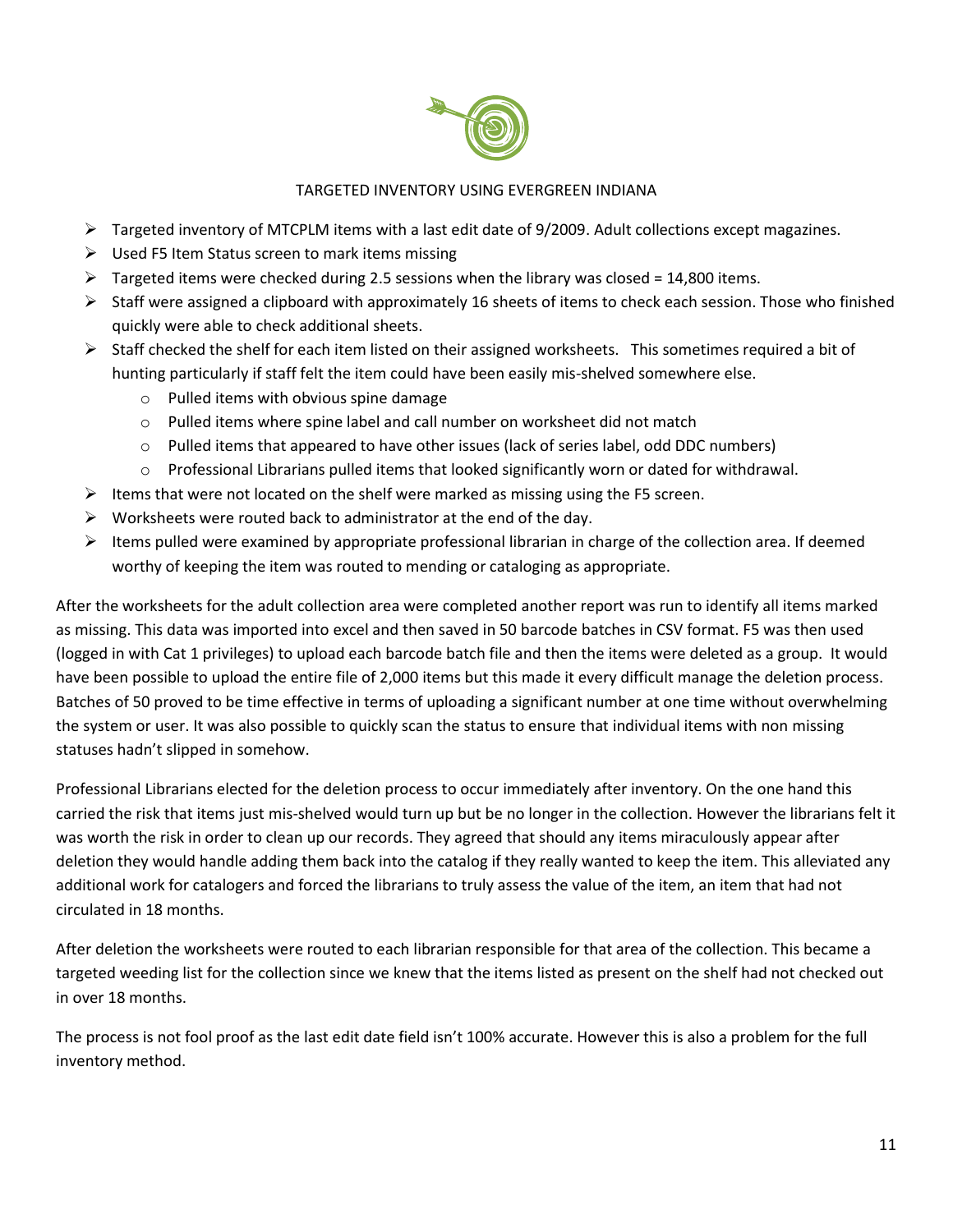#### REPORTS USED

- $\triangleright$  Modified Thorntown's F2 report and manipulated in excel to create worksheets.
- Post Inventory modified Thorntown's F2 report adding the Copy Status field so that the data could be limited to items with a "MISSING" status.

What would we (MTCPLM) have done differently?

- Printing the initial report as close to the date of inventory reduces the number of items not on the shelf and checked out.
- Books in series were a challenge as they appeared on the worksheets in one order and in many cases on the shelf in another.
- Fiction was much harder to check than non fiction particularly with prolific authors and authors that shared the same first three letters of their last name. Including author information on the worksheets may have assisted in this regard.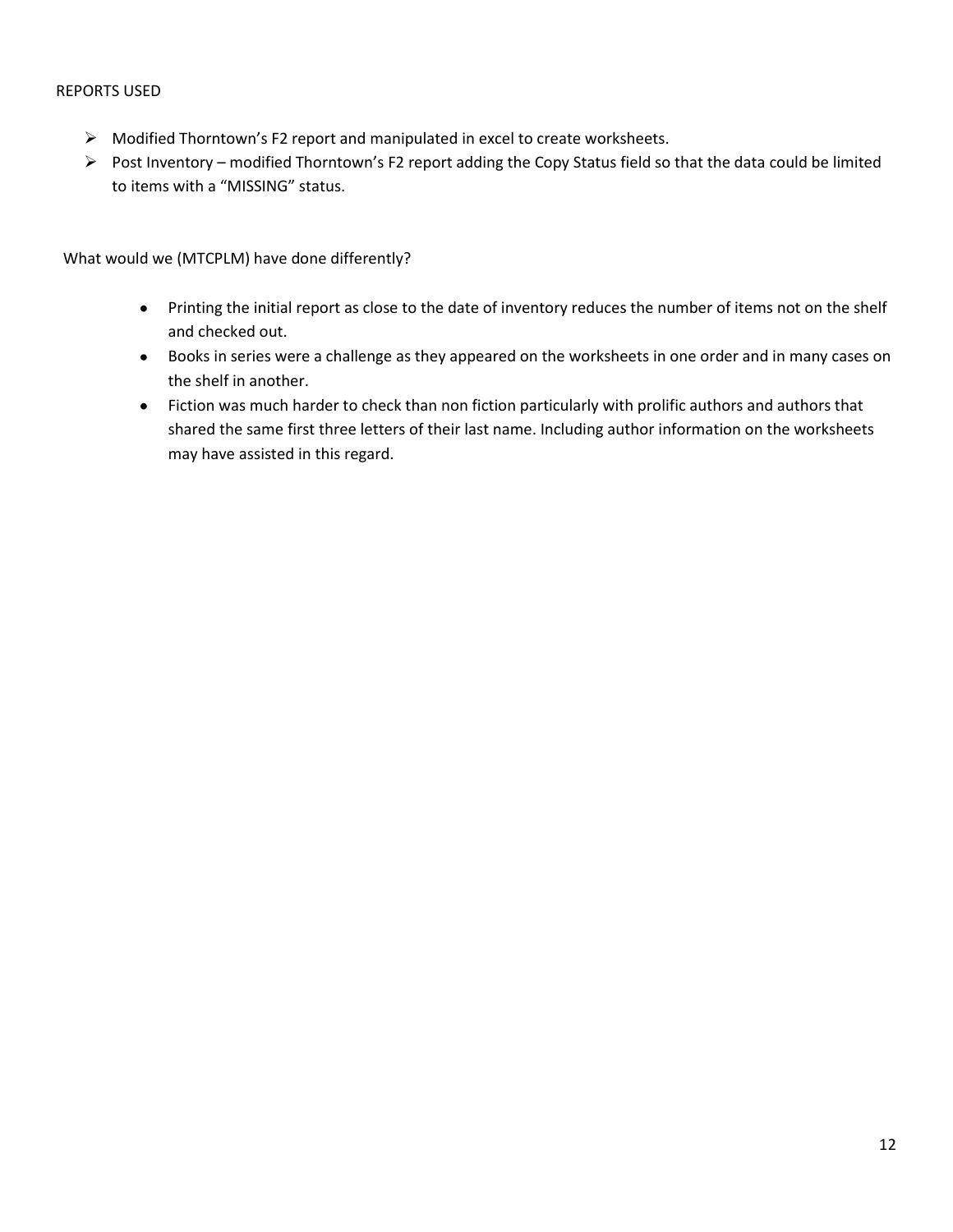Please keep your worksheets in numerical order

### **Step 1**

Go to the appropriate shelf.

Put a mark in the N column on the data sheet if you are unable to locate item. Look around!

\_\_\_\_\_\_\_\_\_\_\_\_\_\_\_\_\_\_\_\_\_\_\_\_\_\_\_\_\_\_\_\_\_\_\_\_\_\_\_\_\_\_\_\_\_\_\_\_\_\_\_\_\_\_\_\_\_\_\_\_\_\_\_

Put a mark in the Y column if you are able to locate item on the shelf.

If you locate an item on the list that has an incorrect spine label pull the item and place it on a problem cart.

If you locate an item on the list that has obvious condition issues place it on a problem cart.

### **Step 2**

F5 - Change Item Status

Key in all barcodes for items that you were unable to find

Select all and mark as "missing" **EXCEPTION: Do not mark those with a status of checked out as missing.**

Initial bottom corner of each sheet you complete.

### **Step 3**

At the end of the day route completed sheets to XXX.